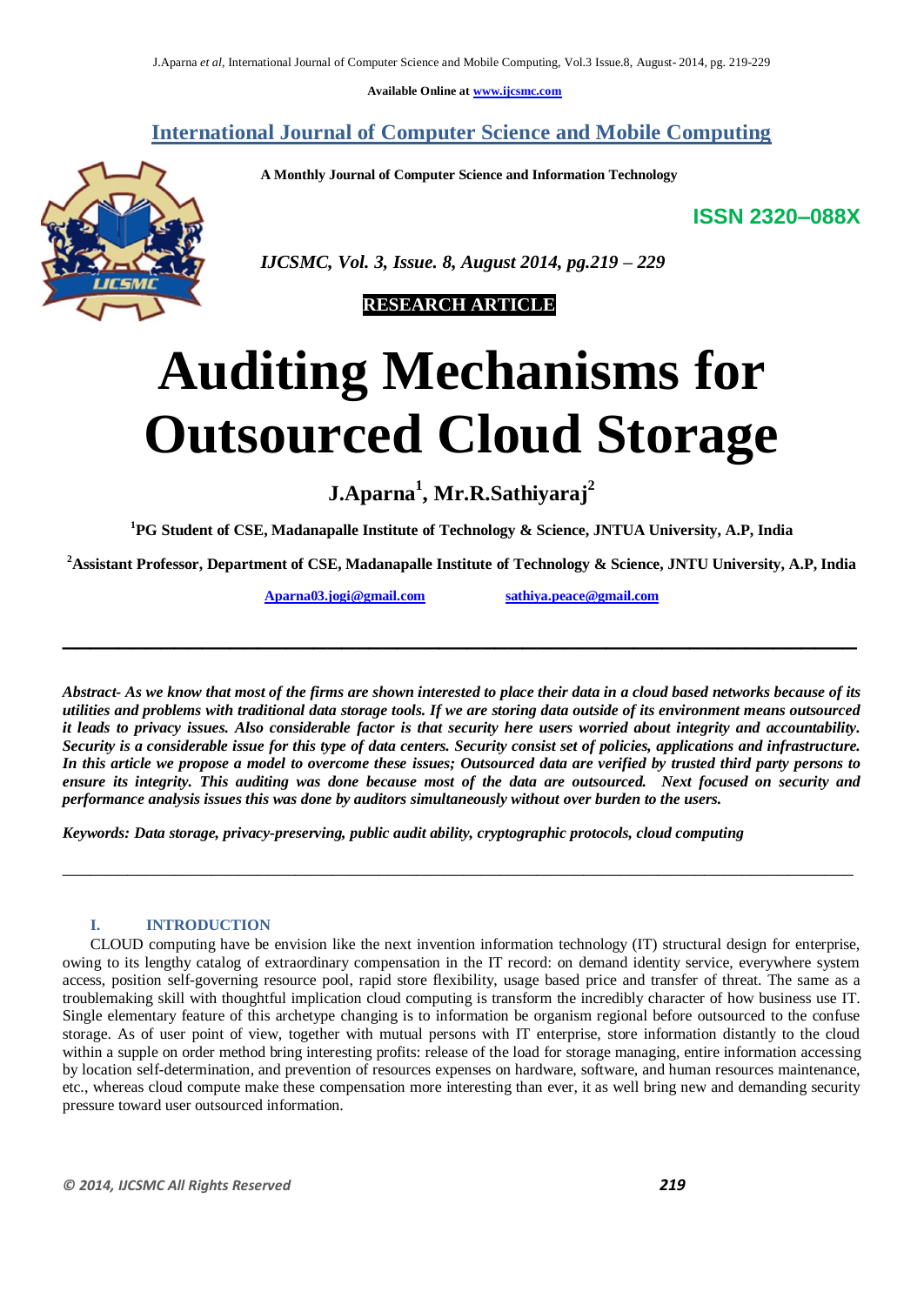Ever since cloud service providers (CSP) are different organizational entities, data outsourcing is actually relinquish user's crucial manage over the destiny of their information.

The same as an outcome, the appropriateness of the information in the cloud is being put at possibility due to the next reason. Firstly, though the framework in the clouds is very much more great and consistent than individual compute procedure, they are immobile face the wide range of both external and internal pressure for information reliability. Example of outages and protection breach of notable cloud service come out from time up to date. Next, these do survive various motivation for cloud service provider to perform falsely toward the cloud user as regards their outsource information kind. For example, cloud service provider might retrieve storage space for economic reason by throwing away information that have not be or are infrequently access, or constant hides information lost incident to sustain a repute. In brief, though outsourced information to the cloud is inexpensively gorgeous for long term large scale storage, it doesn't instantly propose any assurance on data reliability and accessibility. That complexity, if not accurately address, may obstruct the success of cloud structural design.

Since users no longer actually acquire the storage of that information, conventional cryptographic primitive for the reason of information security defense can't be straight adopt. During exacting, basically downloads all the information for it's reliability authentication is not a useful solutions suitable to the expensiveness in Input Output and communication expenses across the system.

Further, that is continually inadequate to determine the information correctness only while accessing the information, as it does not gives user accurateness maintain for that unaccessed information and may be too overdue to recovering the data lost or damages. Assume the huge volume of the outsource information and the users confine source capacity, the responsibilities of audit the information correctness in a cloud location should be horrible and more costly for the cloud user. As well, in the clouds of usage of cloud storage space can be decrease as possible, for this a user doesn't require to do too many number of tasks to using the data. Specially, user might not to go throughout the difficulty in verify the data consistency. Additionally may be there more number of users access the similar cloud storage space, articulate in an activities settings. For easy managing, that is attractive this cloud only entertain authentication demand from a one preferred party.

By totally make sure the information reliability and saves the cloud user calculation resources also burden of online, that is of critical consequence to allow auditing mechanism for security storage in cloud, for this user may alternative to an selfdetermining Third Party Auditor (TPA) to auditing the outsourcing information where it needs. The T PA who have awareness and capacity these user don't, from time to time checking the reliability of all the information store into the cloud on half of the applicants, which provide a very easily and reasonable way for the users to make sure that storage accuracy into the clouds. In accumulation, to assist users to estimate the threat of their subscribe cloud information service, the auditing results from TPA should also be useful for the cloud services provider to improving that cloud base services proposal, and then provide for autonomous negotiation purposes. Here in a word, enable public auditable service will act as major responsibility for that hopeful cloud saving to develop into full established, where as a user will required ways to assessing risks and achieve hope in the clouds. In recent times, the opinion of public auditing have be anticipated into the perspective of ensure distantly store information reliability in dissimilar systems and security representations. Public auditing allow an outside parties, in accumulation to the users himself, to make sure the accuracy of distantly stores information. Although, a large amount of these scheme, don't considering the confidentiality security of user information against outside auditor. in fact, they are potentially make known user's information to auditors.

That cruel disadvantage significantly affects the protection of that protocol in cloud compute technique. From view of defensive information confidentiality, the applicants, who possess the information and rely on Third Party Auditor presently for the storage protection for that data, don't want that auditable procedure introduce latest damages of illegal data outflow towards that information protection. Here those are authorized system, such as the US (HIPAA) Health Insurance Portability and Accountability Act advance demands the outsourced information is not leaked to outside party. Simply exploiting information encryption prior to outsourcing could be single way to moderate that confidentiality concern of information auditing, other than it can also be an excess when in use in case of un encrypted/ public clouds information, appropriate to the preventable process load for the cloud user. In accumulation, encrypted technique doesn't totally solves the difficulties of protected information confidentiality beside third party auditable however immediately reduce it into the complexion key managing region.

Reasonable information leak at a standstill residue possible appropriate to the prospective coverage of decryption key. For that cause, how to make possible confidentiality preserve third party auditable procedure, autonomous to information encryption, is the trouble we are obtainable to attempt in this project. Our employment is with the primary the minority to sustain auditing mechanism for secure cloud storage, among important point on information storages. In adding together, with the occurrence of cloud compute, an anticipated enhance of auditable responsibilities commencing different user may be assign to Third Party Auditor. The same as the entity audit of these increasing responsibilities should be boring and unwieldy a usual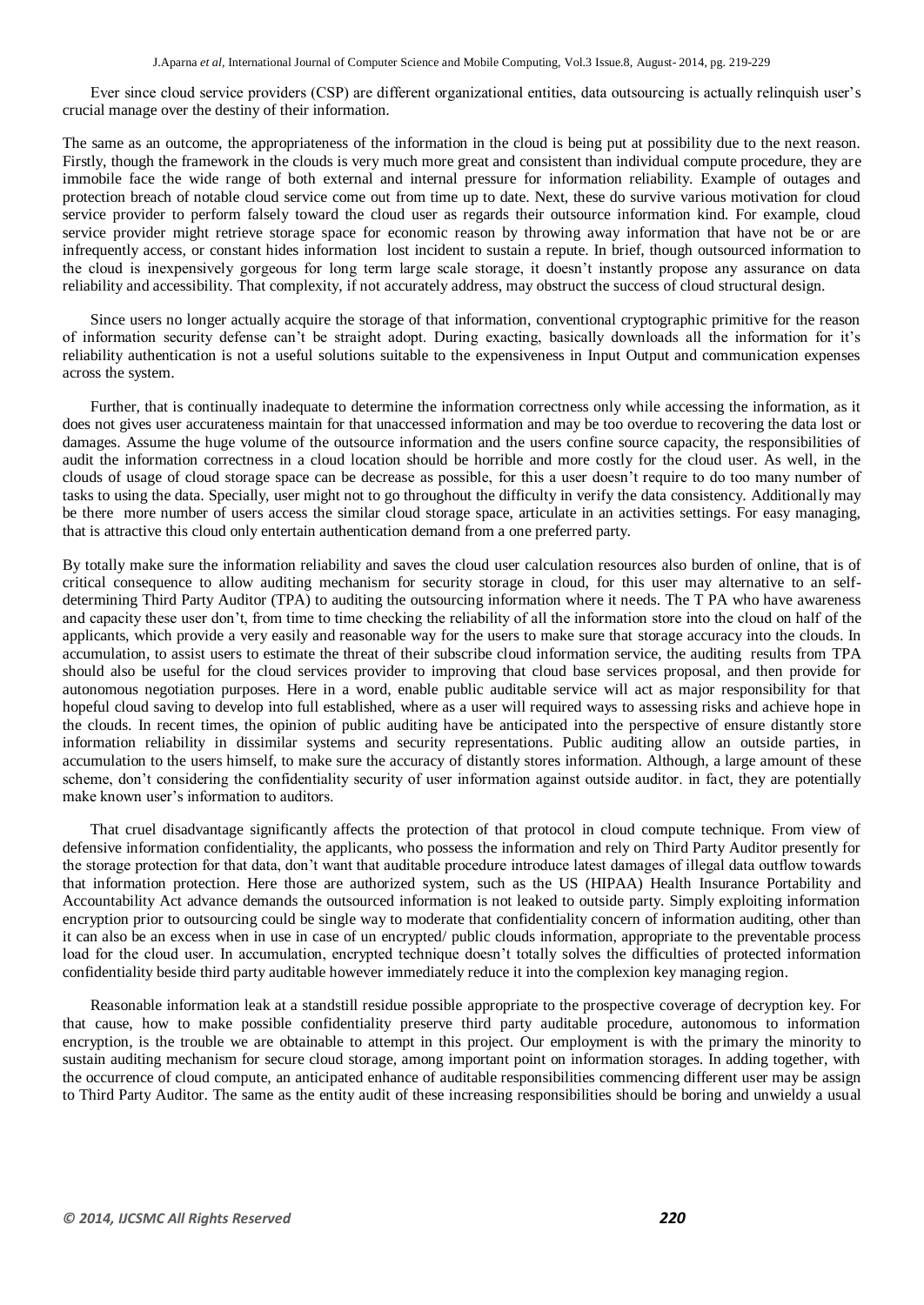command is then how to facilitate the Third Party Auditor to capably performing multiuser auditable responsibilities in a group manner, that is, at the same time.

To concerted on these troubles, In our project uses the procedures of public key base homomorphism linear authenticator. Which enable TPA to perform the auditing exclusive of challenging the confined copy of information and these considerably reduce the communications and calculation transparency as compare to the straight forward data auditable approach.

The aggregation and geometric property of the authorized user additional advantage our plan for the batch auditable process. Specially, our involvement can be summarizing as the follow three aspects:

1. Inspire the free auditable organization of information storage space protection in the cloud compute and providing a Auditing mechanism for secure cloud storage. Our method allows outside auditor to auditing the user cloud information without learn the information's contented.

2. For the most of our information, our method is the first to supporting scalable and capable auditable method for out sourced cloud storage space.

3. Here we express the protection and validate the performance of our anticipated scheme during concreted experiment and comparison with the time to time



Fig. The Design of Auditing mechanism for outsourced cloud storage

# **II. RELATED WORK**

**Cloud architecture**, the systems architecture of the software systems involved in the delivery of cloud computing, comprises hardware and software designed by a cloud architect who typically works for a cloud integrator. It typically involves multiple cloud other over application programming interfaces, usually web services.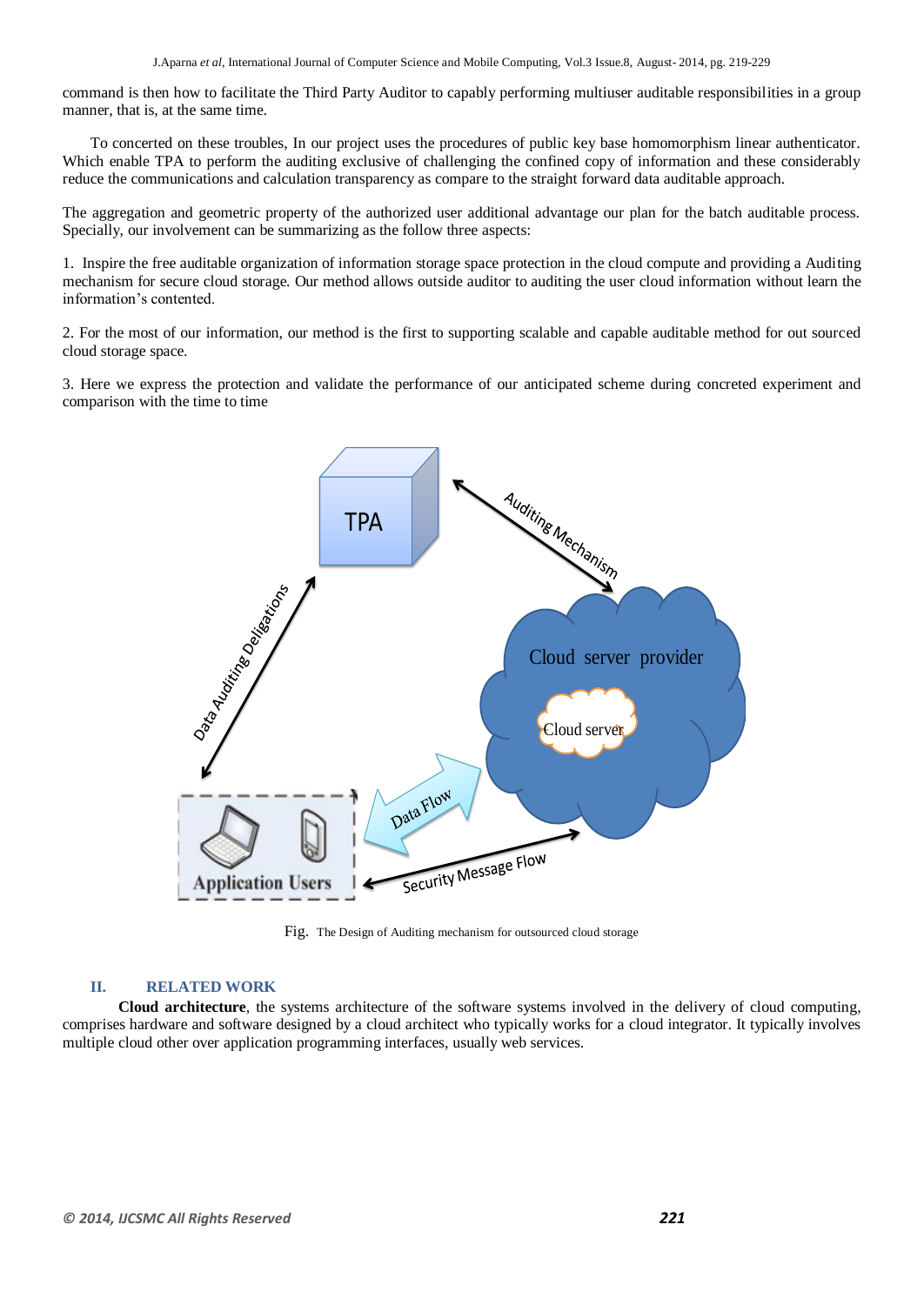

**Cloud architecture** extends to the client, where web browsers and/or software applications access cloud applications.

**Cloud storage architecture** is loosely coupled, where metadata operations are centralized enabling the data nodes to scale into the hundreds, each independently delivering data to applications or user.

## *A. Typical Cloud Computing System*

 Soon, there may be an choice for executive like you. Instead of install a group of software for each computer, you'd only have to load one application. That application would allow employees to log into a Web-based service which hosts all the programs the user would need for his or her job. Remote technology own by another company would run everything from email to word processing to difficult data analysis programs. It's called **cloud computing**, and it could change the entire computer production. In a cloud computing system, there's an important workload shift. Local computers no longer have to do all the heavy exciting when it comes to running applications. The networks of computers that make up the cloud handle them instead. Hardware and software demands on the user's side reduce. The only thing the user's computer needs to be able to run is the cloud computing systems **interface software**, which can be as simple as a Web browser, and the cloud's network takes care of the rest.

 There's a good chance you've previously used some form of cloud computing. If we have an e-mail account with a Webbased e-mail service like Hotmail, Yahoo! Mail or Gmail, then we've had some knowledge with cloud computing. Instead of running an e-mail program on our computer, we log in to a Web e-mail account remotely. The software and storage for our account doesn't exist on our computer – it's on the service's computer cloud.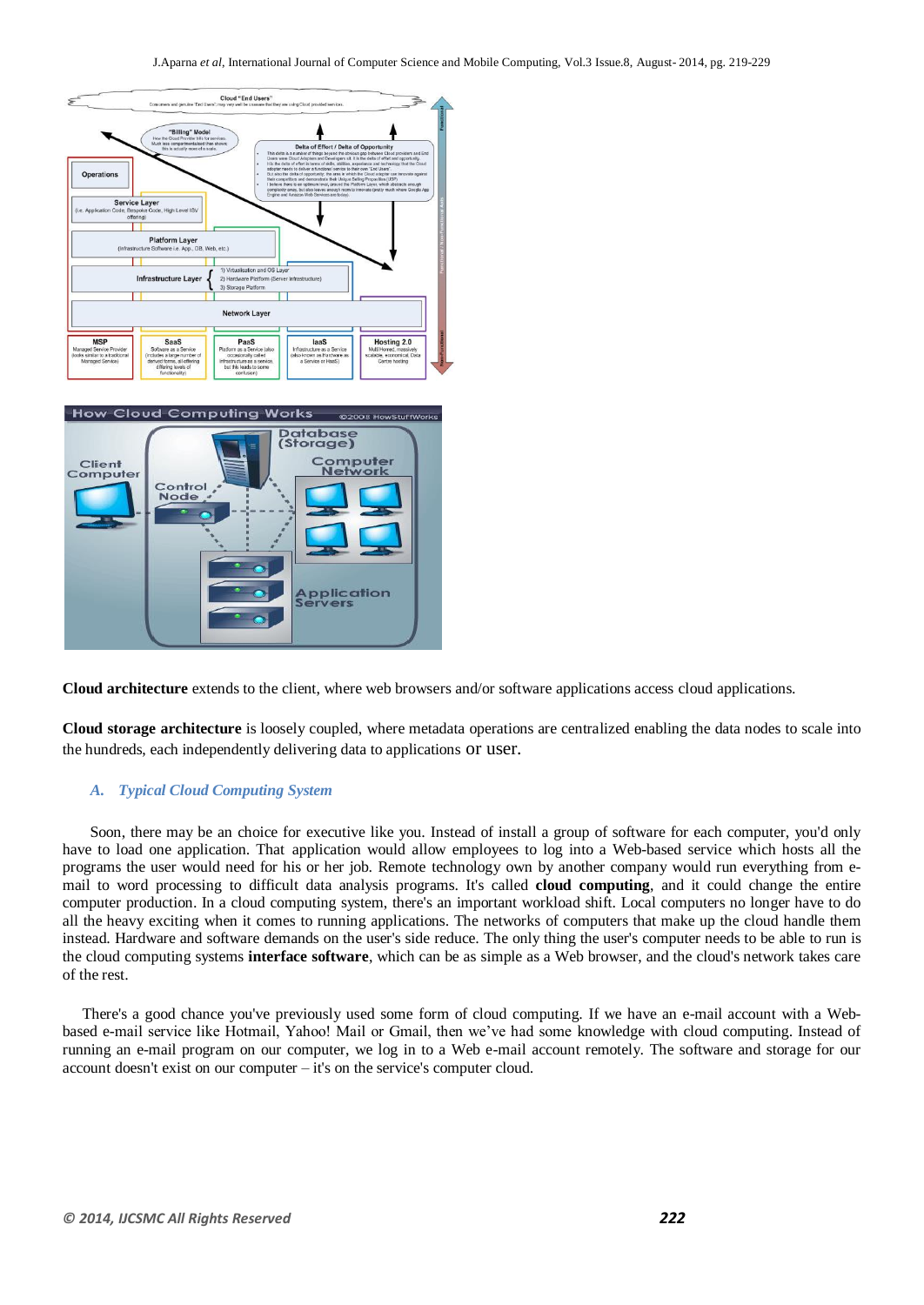#### *B. What is Driving Cloud Computing*

The CLOUD COMPUTING is driving in two Types of category.

#### *Customer perspective*

- $\triangleright$  In one word: economics
- $\triangleright$  Earlier, simpler, cheaper to use clouds compute
- $\triangleright$  No upfront capital required for servers and storage.
- $\triangleright$  No constant for ready expenses for running Data center.
- $\triangleright$  Application can be run from anywhere.

#### *C. Vendor perspective*

- $\triangleright$  Easier for request vendor to make new customers.
- Lowest cost way of deliver and supporting application.
- Ability to use product server and storage space hardware.
- Ability to drive down data center prepared costs.
- Computer hardware (Dell, HP, IBM, Sun Microsystems)
- Storages (Sun Microsystems, EMC, IBM)
- communications (Cisco Systems)
- Computer software's (3tera, Hadoop, IBM, RightScale)
- Operating systems (Solaris, AIX, Linux including Red Hat)
- proposal virtualization (Citrix, Microsofts, VMware, Sun xVM, IBM)

# **III. EXISTING METHODOLOGY**

In the Existing method, the concept of public auditability has been anticipated in the framework of ensure distantly stored information reliability in special method and security model. Public auditability allows an outside gathering, in adding to the users himself to validate the accuracy of distantly stored information. Though, mainly of this scheme doesn't reflect on the confidentiality security of user data beside outside auditor. Certainly, they might potentially make public user data to auditor. Such cruel problem affects the protection of these protocol in cloud computing. since the point of view of protected data confidentiality, the user, who have the information and rely on TPA now for the storages protection of their data, don't desire this audit procedure introduce latest damages of illegal data leak to their information security.

#### *Limitations Of Existing Method*

Even though the infrastructures below the cloud are greatly further influential and consistent than individual computing procedure.

Encryption doesn't totally solve the difficulty of protective information confidentiality beside the third party auditor.

### **IV. PROPOSED METHODOLOGY**

In this project, we use the public key base homomorphic authenticator and uniquely integrated. By this random mask techniques to attain an Auditing mechanism for outsourced cloud storage, whereas all above mentioned necessities in considerations. To sustain capable handle of several auditable responsibilities, In addition, we search the techniques of bilinear aggregation signatures to extend our major results into a multiple user's settings, wherever TPA can perform multi auditing responsibilities concurrently. Generally protection and presentation study shows the future schemes are provably make safe and highly efficiency. Here we also explain how to exposure our major schemes to support multiple tasks to TPA from delegation for batch auditing.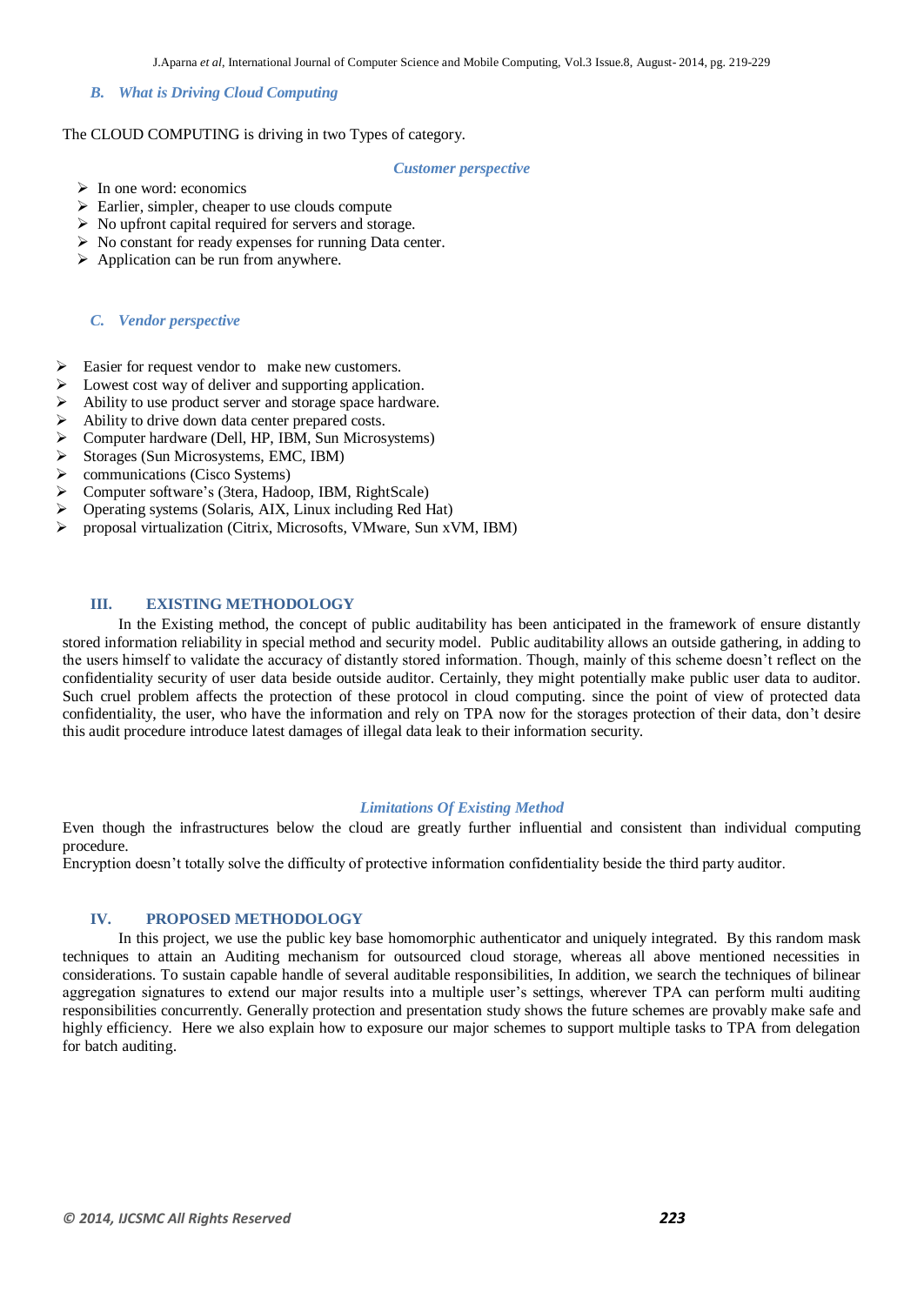The following are the proposed methods that are used for Auditing mechanisms for outsourced cloud storage.

- Isolated information reliability examination protocol for cloud storages. The future scheme inherits the maintenance of information dynamics, and supports public verifiability and isolation beside third party verifiers, although at the same time it doesn't require to utilize a third party auditor.
- Protection study of the proposed systems, which showing with the aim of it is protected beside the untrusted server and confidential beside third party verifiers.

## **Advantages Of Proposed Method**

1. Here we stimulate the public auditable scheme of information storage protection in cloud computing and make available a privacy preserving audit protocol. Our system enables exterior auditors to review user's cloud information devoid of knowledge the information contents.

2. The top of our information, our system is the initial to maintain scalable and able auditing mechanism for outsourced cloud storage. specially, our system achieve group audit where several delegate audit tasks from dissimilar user be able to be perform concurrently by the TPA in a privacy preserving approach.

3. Here confirm the protection and validate the show of our future scheme throughout existing experiment and comparison by the "state of the art".

 To facilitate Auditing mechanism for outsourced cloud storage below the aforementioned models, our protocol design must accomplish the subsequent protection and presentation assurance:

 1. Public audit ability: To consent to Third Party Auditor to authenticate the accuracy of the cloud information on demand without retrieve a replica of the entire information or introduce added on-line burden to the cloud users.

 2. Storage correctness: To make sure that here exists no cheating cloud servers that can pass the check from Third Party Auditor without indeed store user's information intact.

 3. Privacy preserving: To make sure that there exists no approach for Third Party Auditor to develop user's information contented from the information collect throughout the Auditing process.

 4. Batch auditing: To allow Third Party Auditor with protected and capable auditing capacity to manage with various audit delegation as of probably great amount of dissimilar user concurrently.

 5. Lightweight: To allow Third Party Auditor to perform audit with smallest amount communication and calculation overhead.

#### *Algorithm*

\_\_\_\_\_\_\_\_\_\_\_\_\_\_\_\_\_\_\_\_\_\_\_\_\_\_\_\_\_\_\_\_\_\_\_\_\_\_\_\_\_\_\_\_\_\_\_\_\_\_\_\_\_\_\_\_\_\_\_\_\_\_\_\_\_\_\_\_\_\_\_\_\_\_\_\_\_\_\_\_\_\_\_\_\_\_\_\_\_\_\_\_\_\_\_\_\_\_\_\_\_\_

A public auditing scheme consists of four algorithms " KeyGen", "SigGen", "GenProof", and "Verify Proof ".

1. **KeyGen**: key generation algorithm that is run by the user to setup the scheme.

RSA involve a *public key* and a *private key.* The public key can be known by each one and is used for encrypting Messages. Messages encrypted with the public key can only be decrypted in a reasonable amount of time using the Private key. The keys for the RSA algorithm are generate the following way:

Step 1: Choose two distinct prime numbers *p* and *q*.

For security purpose, the integer *p* and *q* should be chosen at random, and should be of similar bit length. Prime integers can be efficiently found using a primality test.

Step 2: Compute  $n = pq$ .

*n* is used as the modulus for both the public and private keys. Its length, usually expressed in bits, is the key length.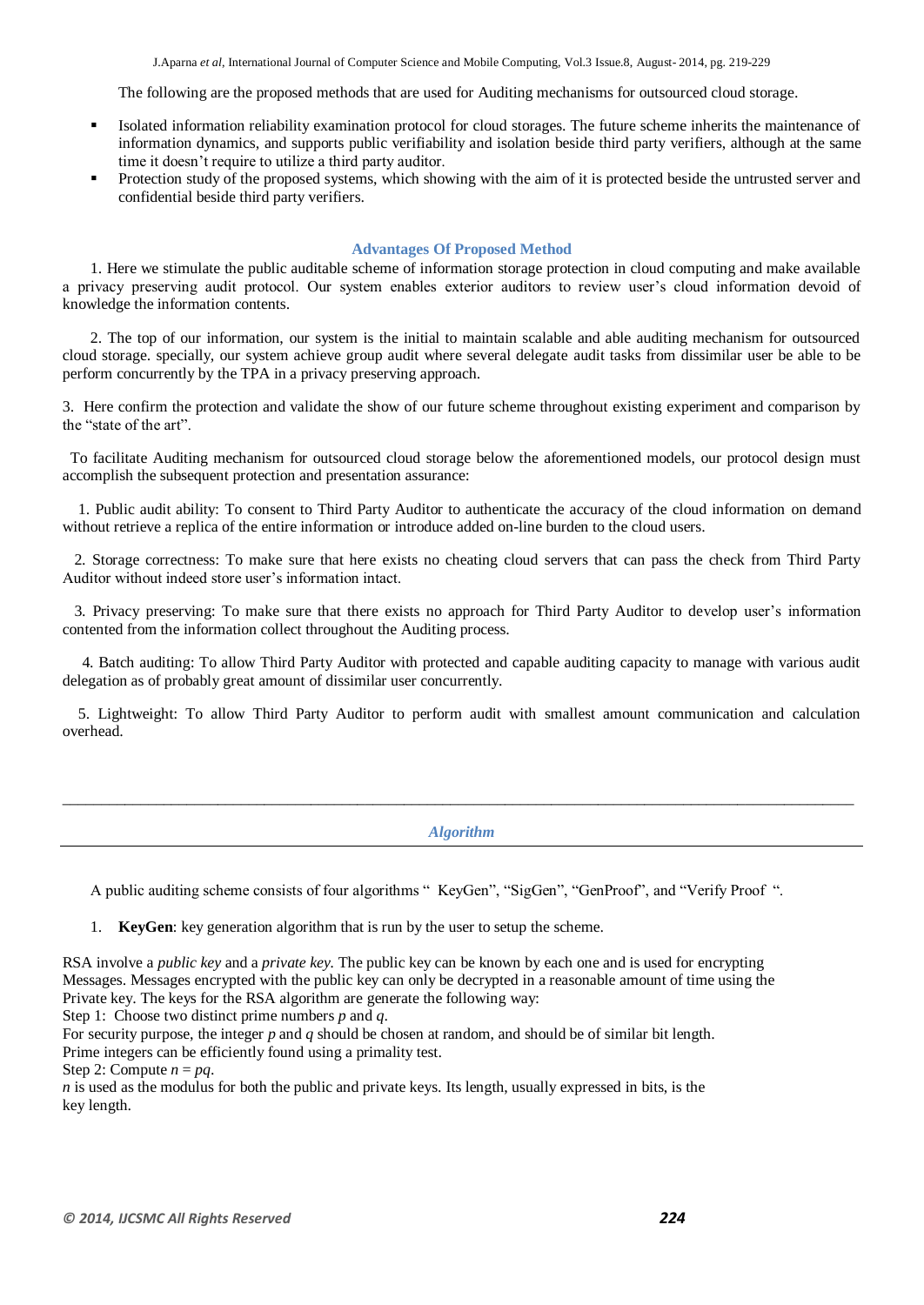Step 3: Compute  $\varphi$  (*n*) =  $\varphi$ (*p*) $\varphi$ (*q*) = (*p* − 1)(*q* − 1) = *n* − (*p* + *q* − 1), where  $\varphi$  is Euler's totient function. Step 4: Choose an digit *e* such that  $1 < e < \varphi(n)$  and  $gcd(e, \varphi(n)) = 1$ ; i.e., *e* and  $\varphi(n)$  are coprime. *e* is release the public key example.

*e* have a short bit-length and small Hamming weight results in other efficient encryption – most Generally  $216 + 1 = 65,537$ . However, much smaller values of *e* (such as 3) have been shown to be Less secure in various settings.

Step 5. Determine *d* as  $d \equiv e^{-1} \pmod{\varphi(n)}$ ; i.e., *d* is the multiplicative inverse of *e* (modulo  $\varphi(n)$ ).

This is more clearly stated as: solve for *d* given  $d \cdot e \equiv 1 \pmod{\varphi(n)}$ 

This is frequently computed using the complete Euclidean algorithm. Using the pseudo code in the

Modular integers section, inputs *a* and *n* correspond to *e* and *φ(*n*)*, respectively.

- 1. *d* is kept as the private key exponent.
- 2. **SigGen**: used by the user to create confirmation metadata, this may consist of MAC, signatures or other information used for auditing.
- 3. **GenProof**: run by the cloud server to generate a proof of data storage correctness.
- 4. **Verify Proof**: run by the TPA to audit the proof from the cloud server**.**

# **V. IMPLEMENTATION**

The segment of the project when the theoretical proposal is bowed out in to an operational scheme is said to be implementation. So it can regard as to be the most important segment in getting a gainful new scheme in give the operator, guarantee that the recent scheme will job and be competent.

The implementation step includes scheming of process to get different and estimation of different process, thoughtful setup, scrutiny of the accessible system and it's limitation on carrying out.

#### *1. Public Audit Ability For Storage Correctness Assurance*

To assent to os, the operators who at first downloaded the folder on obscure server, to encircle the capability to confirm the exactness of the downloaded information is in sequence.

# *2. Operation Support Of Dynamic Data*

To assent to the operators to carry out wedge stage process on the in order records whereas uphold the parallel level of in order exact assurance. The map must be as able as likely so as to make confident faultless combination shared audibility and energetic information practical support.

#### *3. Block less Verification*

The confront folder wedge mustn't be recover in the verifier ex.TPA in support procedure used for efficacy distress.

## *4. Dynamic Data Operation with Integrity Assurance*

In this demonstrate our system clearly with capably button completely energetic information procedure as well as information alteration (M), information inclusion (I) and information removal for obscure information storage space. In this message that in the successive descriptions, we superior to the folder F also the signature include previously be produce with suitably store in servers. Starting meta data R have been sign by operator with lay up into the obscure servers to others who have the user public key can demanding exactness of information storage space.

#### *5. Data Modification*

As we begin starting information changes, which is individual of biggest element commonly used operation in obscure information storages. The fundamental information variation procedure refers to the substitute of literal block with fresh ones. Starting base on the fresh block the user produce the similar signatures. The operators signs the fresh starting meta data R′ by sings  $(H (R'))$  with throw it to server for renew. As a last point, the operator performing the problematic reliability authentication protocol. If the Output is CORRECT, cancel signs  $(H (R'))$ , and produce copied folders.

# *6. Batch Auditing for Multi-client Data*

During obscure server may at the same time as grip many verification meetings from not equal operators, given K signature on K separate information folder starting K operator, it is extra beneficial to broad all these signature into a lonely small one with validate it one time. To getting this objective, we enlarge our system to allocate for confirmable information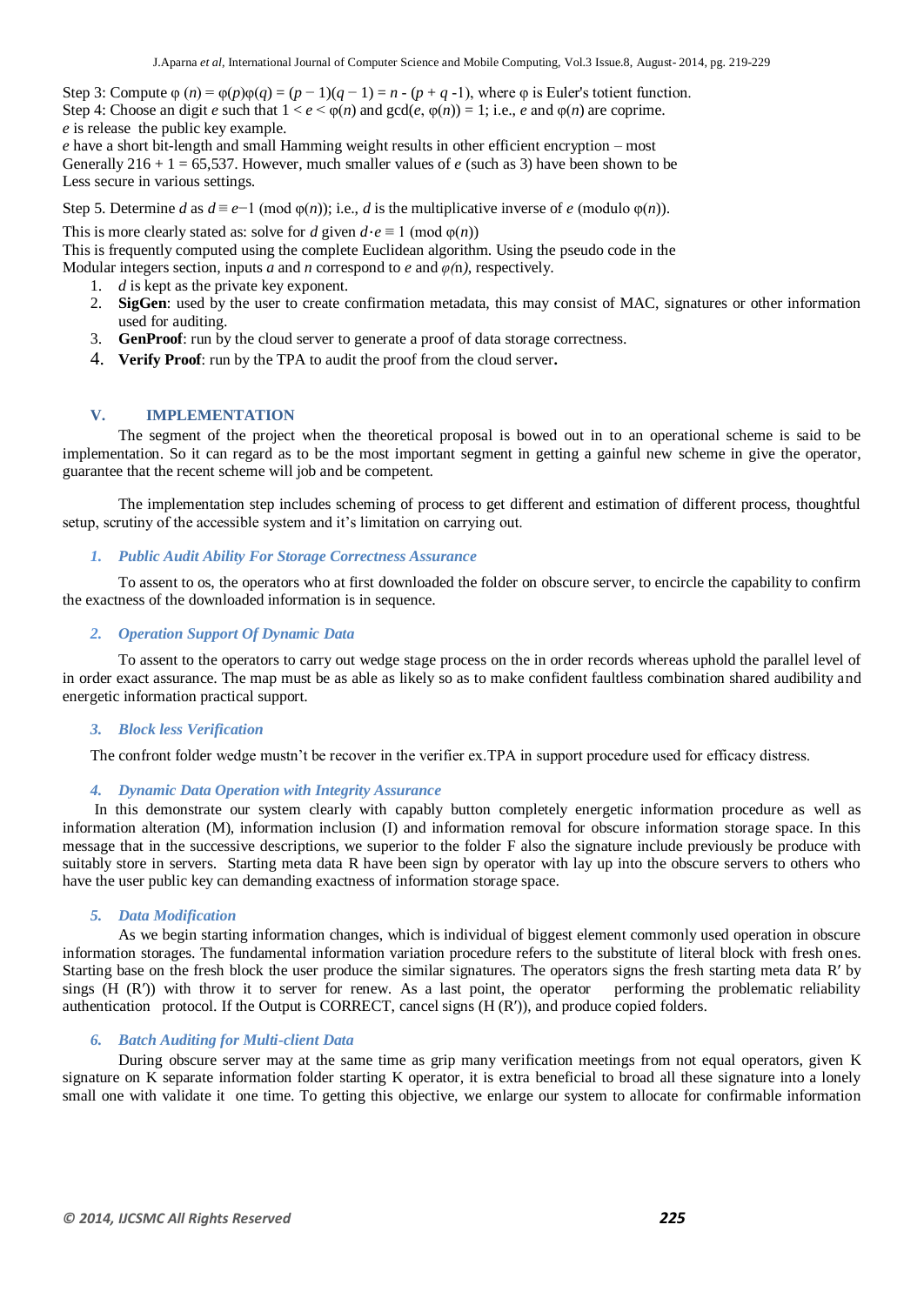bring up to date and a validation in multi-client systems. The signature system allows the structure of signature on random various messages. In addition, it ropes the aggregation of several signature by not equal signers on dissimilar communication into an exact short signatures, and so appreciably decreases the statement value at the constant time as provided that competent validation for the exactness of all messages.

Home page



User registration page



# Login page

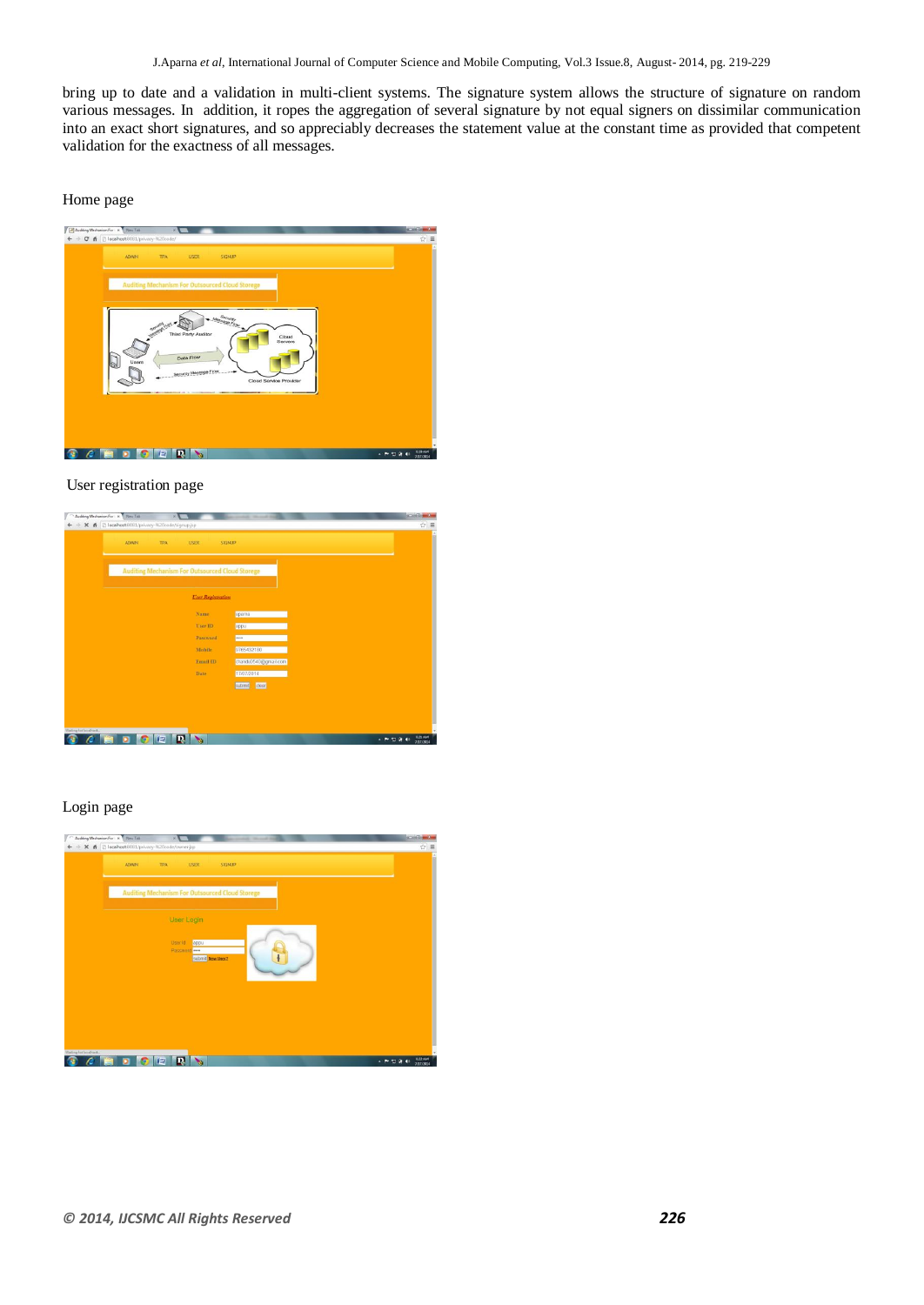# File uploading page

| Auditing Mechanism For x M TATA STEEL UK - chanism x<br>← → C 音 D localhost 8081/privacy-%20code/fileupload.jsp<br><b>ADMIN</b><br><b>TPA</b><br><b>USER</b><br><b>SIGNUP</b> | <b>BOOKER</b><br>☆ ■                  |
|-------------------------------------------------------------------------------------------------------------------------------------------------------------------------------|---------------------------------------|
| <b>Auditing Mechanism For Outsourced Cloud Storege</b>                                                                                                                        |                                       |
| <b>WLECOME: APARNA</b>                                                                                                                                                        | $.$ Home<br>- File Upload<br>- Packet |
| <b>Upload File</b><br>712<br>File Id<br>mech<br><b>File Name</b><br>clear<br>Continue                                                                                         | Sending<br>· Download<br>$-Logout$    |
|                                                                                                                                                                               |                                       |
| П<br>圕<br>×.                                                                                                                                                                  | 626 AM<br>- P D @ 48<br>7/2/2014      |

## Changing normal data into meta data



# Data files sending to TPA page

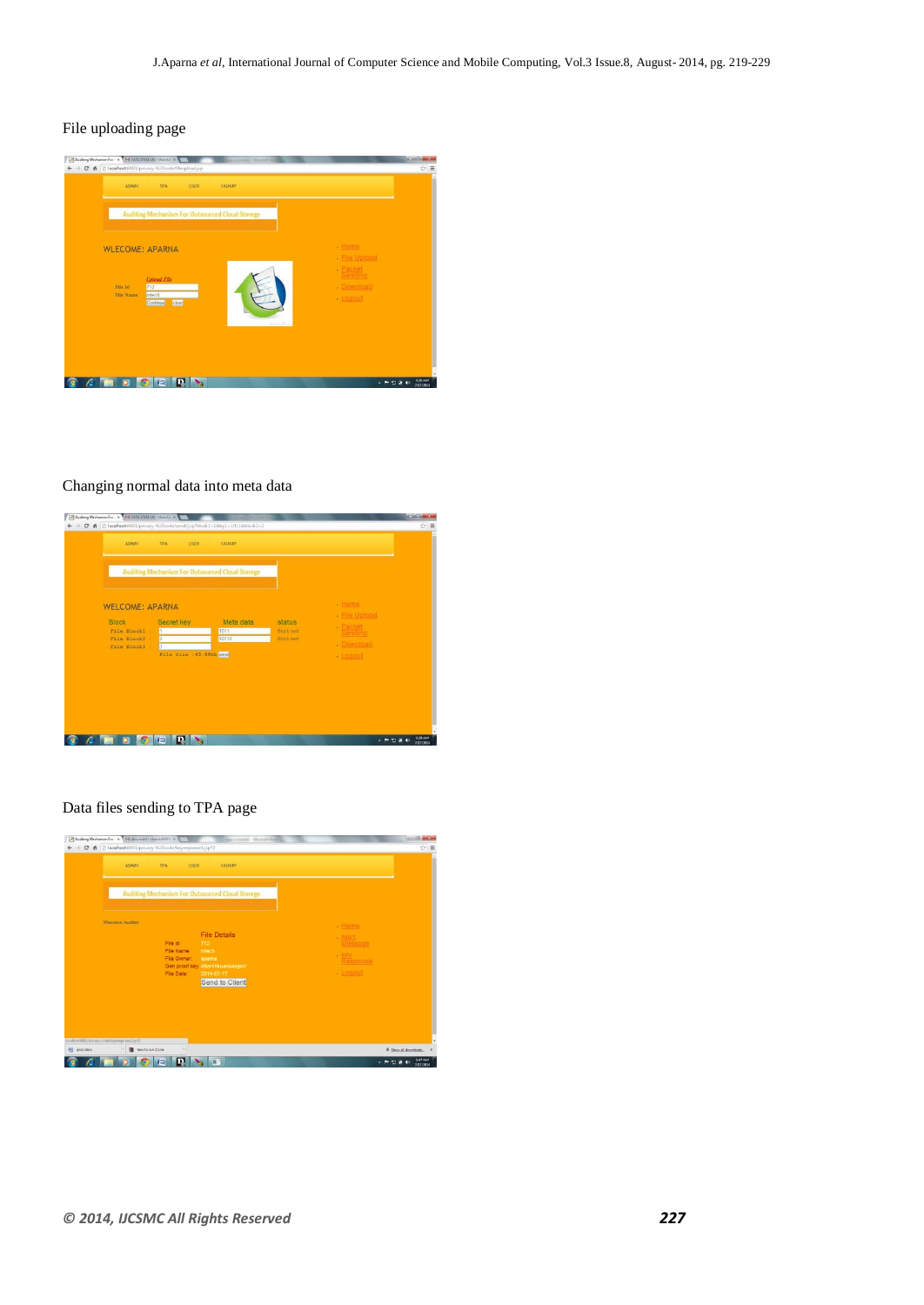#### File downloading page



#### **VI. ADVANCED ISSUES IN CLOUD COMPUTING SECURITY**

In the prior segment, we contain discuses common set of safety concern useful in public and hybrid clouds. Currently circle our center to some a usual cloud exact security issues. In exact, cloud does find out a set of unique challenge like:

Concept: Cloud's provides a conceptual place of service end-point. For users, it is not possible to pin-point in which physical device, storage division (LUN), network port MAC address, switch etc. Actually complex. Thus, in event of security breach, it becomes difficult for a user to separate a particular physical store to have a threats or have be compromise.

*Lack of execution control:* The external cloud users do not contain fine-gained control more remote effecting location. Hence the critical issues like memory executive, Input calls, access to external public utilities and data are remote the preview of the user. Client would want to study the execution traces to ensure that illegal operation are not perform.

*Third-party control of data:* In clouds, the storage space communications, and thus, the data controls is also with the providers. So constant if the cloud's providers vouches for data confidentiality and integrity, the client may need verifiable proofs for the same.

*Multi-party processing***:** In multi-clouds scenario, one party maybe use fraction of the data which further party provide. In lack of strong encryption (as data is individual process), it become essential for participate cloud computing party to protect privacy of individual data.

Data breach is a big concern in cloud computing. A compromise servers cloud's significantly harm the users as well as cloud provider. A selection of data could be real stolen. These contain credit card and social security numbers, address, and individual messages. The U.S. currently require cloud provider to report clients of breach. Once notify, clients now include to worry about identify theft and scheme. While provider, have to transaction with central investigation, lawsuit, and bad character. client lawsuit and settlement contain result in more \$1 billions in victims to cloud provider Since users no longer actually acquire the storage of that information, conventional cryptographic primitive for the reason of information security defense can't be straight adopt. During exacting, basically downloads all the information for it's reliability authentication is not a useful solutions suitable to the expensiveness in Input Output and transmission expenditure across the system.

#### **VII. CONCLUSION**

Here we intend an Auditing mechanism for outsourced cloud storage. We make use of the homomorphism linear authenticator and random masking to assurance that the Third Party Auditor wouldn't study any information regarding the information content store on the cloud servers throughout the efficient audit procedure, which not only eliminate the load of cloud users from the tedious and perhaps exclusive auditable tasks, but also alleviate the users fear of their outsourced information outflow. Taking into consideration Third Party Auditor might at the same time as handling various auditing sessions from dissimilar clients for their outsourced information files, we additional expand our Auditing mechanism for outsourced cloud storage into multi user settings, where the Third Party Auditor can execute several audit tasks in a group approach for enhanced effectiveness. Wide-ranging study shows that our scheme is provably protected and extremely competent.